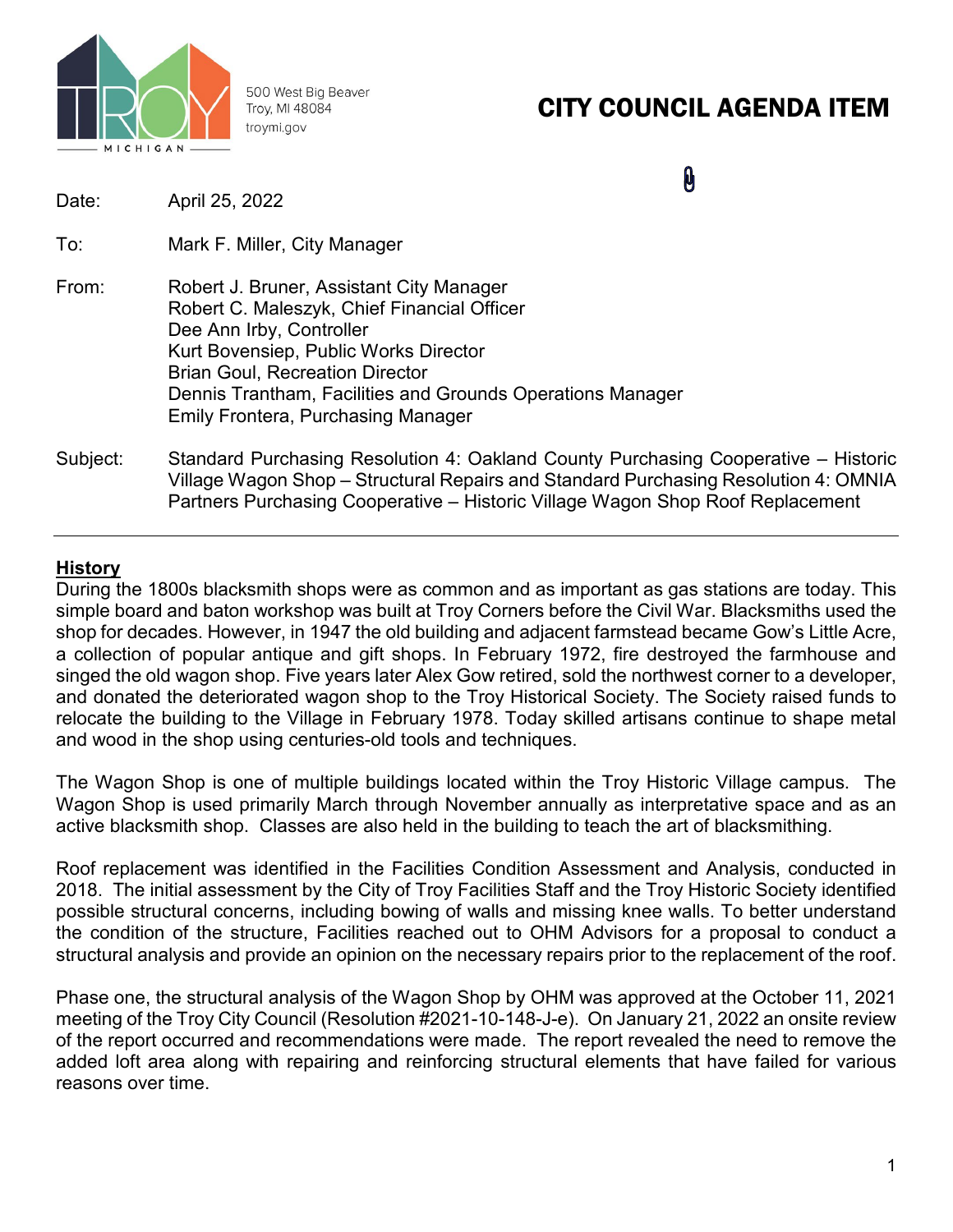

500 West Big Beaver Troy, MI 48084 troymi.gov

## CITY COUNCIL AGENDA ITEM

## **History** *(continued)*

Phase two, completion of construction documents based on the findings of the structural analysis on the Wagon Shop by OHM was approved at the February 14, 2022 meeting of the Troy City Council (Resolution #2022-02-028-J-5). The construction documents developed a plan to correct the structural deficiencies with the least amount of impact while preserving the historical story of the facility.

## **Purchasing**

- Pricing to provide the labor, materials, and equipment for the Historic Village structural repairs has been secured from *National Restoration, of Milford, MI* through the Oakland County Purchasing Cooperative Contract #005106 for an estimated cost of \$30,000 as per the attached quote.
- Pricing for the Historic Village Wagon Shop Roof Replacement has been secured from *Schena Roofing and Sheet Metal Co., Inc. of Chesterfield, MI*, based on the Omnia Partners Purchasing Contract #R180901 for an estimated cost of \$48,121.35 as per the attached quote.
- City Council authorized participation in the Cooperative Purchasing Programs on November 8, 2021 (Resolution #2021-11-160).

## **Financial**

Funds are budgeted and available in the Museum Capital Fund under Project Number 2022C0074 for the 2022 fiscal year. Expenditures will be charged to account number 401.804.804.7975.900.

## **Recommendation**

City Management recommends awarding contracts to *National Restoration, of Milford, MI* for the Historic Village Wagon Shop Structural Repairs for an estimated amount of \$30,000 per the Oakland County Purchasing Cooperative Contract #005106 and to *Schena Roofing and Sheet Metal Co., Inc. of Chesterfield, MI,* for the Historic Village Wagon Shop Roof Replacement for an estimated cost of \$48,121.35, per the Omnia Partners Purchasing Contract #R180901, for an estimated total project cost of \$78,121.35 with a 20% contingency not to exceed budgetary limitations.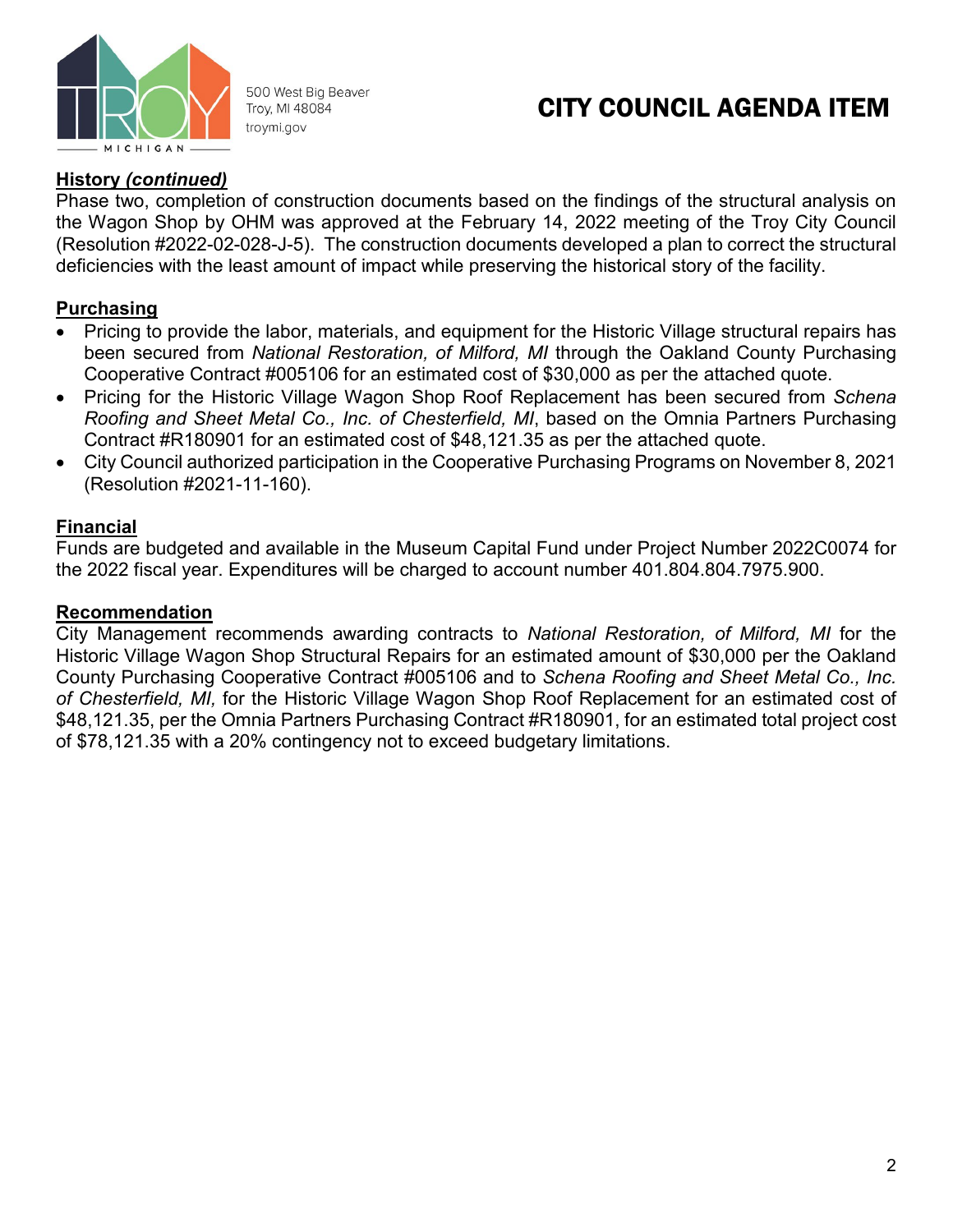## NATIONAL RESTORATION INC 2021 RECIPIENT OF THE GOVERNOR'S AWARD FOR HISTORIC PRESERVATION!

2165 Fyke Dr. Its Not Luck, Its know How! Milford, MI 48381 Licensed Builder 248-318-0609 Fax 248-714-6323 johnf@nationalrestoration.net April 13, 2022

Mr. Dennis Trantham Operations Manager, Facilities and Grounds City of Troy, MI 500 West Big Beaver Road Troy, MI 48084 248-524-3503, cell 586-219-7461 Dennis.trantham@troymi.gov

**RE:** Wagon Shop Budget

Mr. Trantham,

Per our onsite meeting and the drawings provided, we are proposing to provide, all material, labor and equipment needed to complete the following items of work. Note:

This is based from the preliminary drawings and a follow up site visit.

#### **Scope of Work:**

- Provide needed permits.
- Mobilize
- Provide shoring as required.
- Remove the two knee walls and properly dispose of offsite.
- Remove the existing joists per plans. We ill try to repurpose this wood in on other areas.
- Install new cross bracing per plans.
- Fabricate and install new gusset plates per plans.
- Install lateral bracing from gable to gable.
- Install new hurricane straps to the end of the rafters to the top plate. The new straps will be painted black.
- Upgrade the fastening of the rafter tie splices per plans.
- Install new knee bracket to help support the bellows.
- Jobsite cleanup.
- We recommend budgeting up to \$30,000.00 for this project. It is to be completed on a time and material basis per our publicly bid annual contract with Oakland County.

#### **Exclusions:**

• Cost for permits and inspections.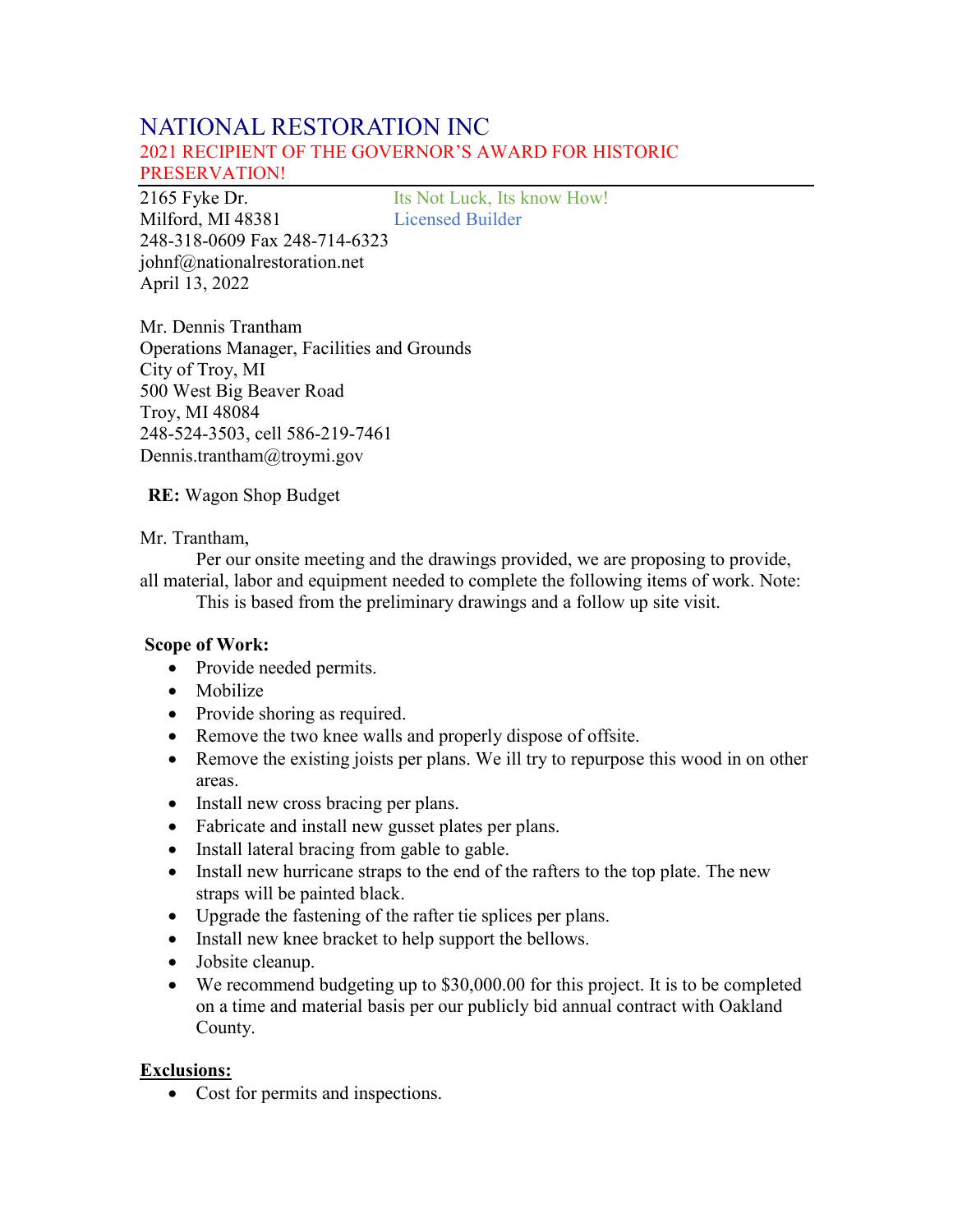- Prevailing wages
- Premium time
- Lawn damage

We appreciate the opportunity to quote your work. If you have any questions or concerns, please contact me**.**

Sincerely, John Fletcher, President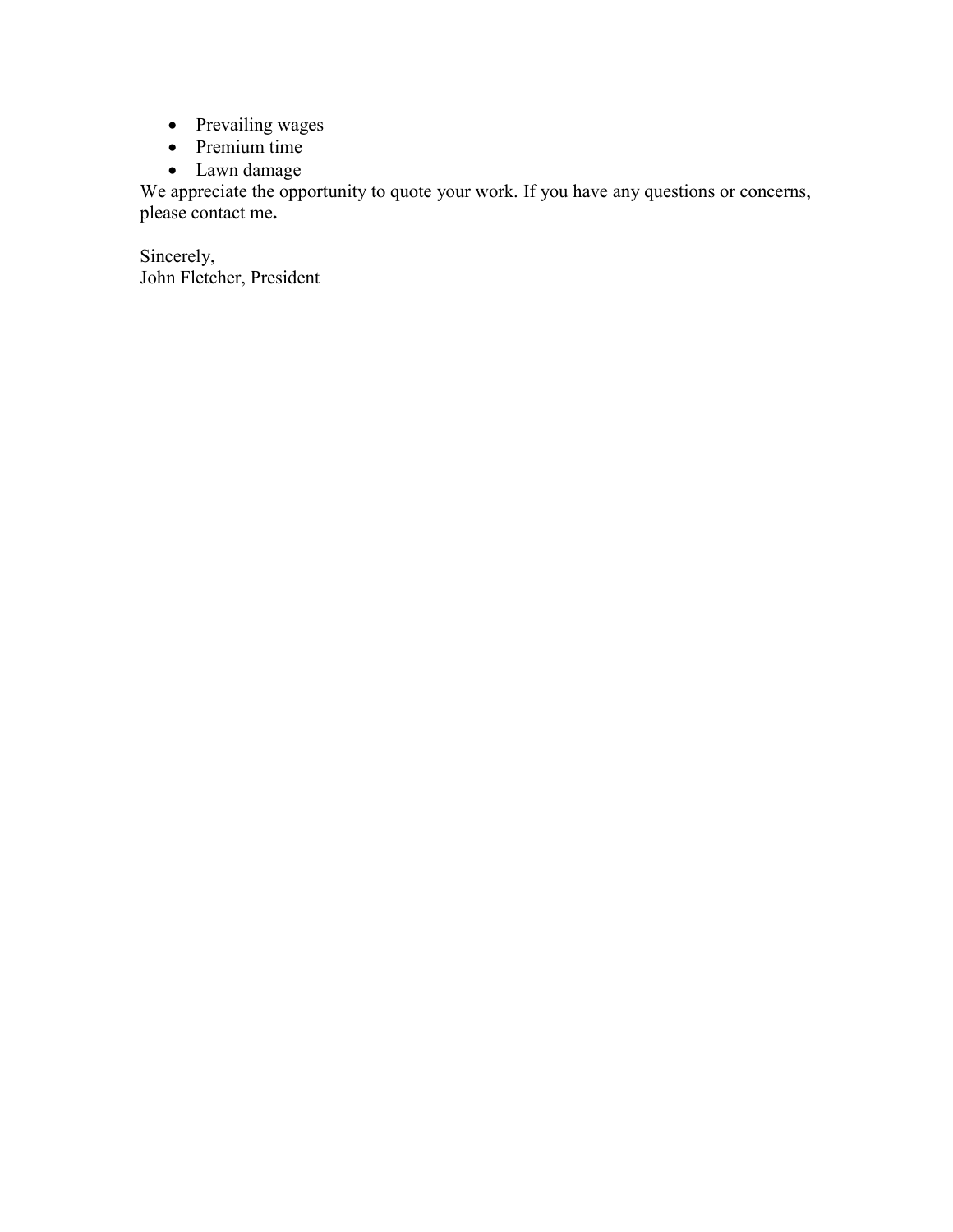

April 15, 2022

City of Troy 500 W Big Beaver Road Troy, MI 48084

Re: Building G – Wagon Shop, 60 W Wattles Road, Troy, MI 48098 NRP CPN: 180901-MI-021

To Whom It May Concern:

National Roofing Partners (NRP) and its local partner, Schena Roofing & Sheet Metal, have developed the following pricing proposal for the Building G – Wagon Shop project. This pricing proposal was developed in compliance with NRP's contract number R180901 with OMNIA Partners and includes the total cost to remove the existing roof and install a new cedar shake roof system.

Attached is the Proposal & Scope of Work which defines the work that Schena Roofing & Sheet Metal proposes to complete. The project scope includes a manufacturer's warranty, extended warranty options are available at an additional cost, provided upon request.

Based on this scope of work, pricing to complete the Building G – Wagon Shop project is **\$ 48,12135**. This pricing is compliant with the OMNIA Partners' unit pricing.

All material is guaranteed to be as specified. All work will be completed in a workmanlike manner according to standard roofing practices and in accordance with manufacturers specifications.

If this proposal is accepted, please see instructions for purchase order:

- 1. The purchase order will be issued to Schena Roofing & Sheet Metal.
- 2. The purchase order should be clearly marked **"Per OMNIA Contract #180901-MI-021"**
- 3. E-mail the purchase order and tax-exempt certificate, if applicable, in PDF format to:
	- a. tfrisch@schenaroofing.com
	- b. Cc: OMNIAPartners@NationalRoofingPartners.com
- 4. Once we receive a P.O., a notice to proceed will be issued and work can begin at the member's discretion.

If you have any questions or need additional information, please contact our office.

Best Regards,

Tim Frisch Schena Roofing & Sheet Metal 28299 Kehrig Dr Chesterfield, MI 48047 586-292-1661

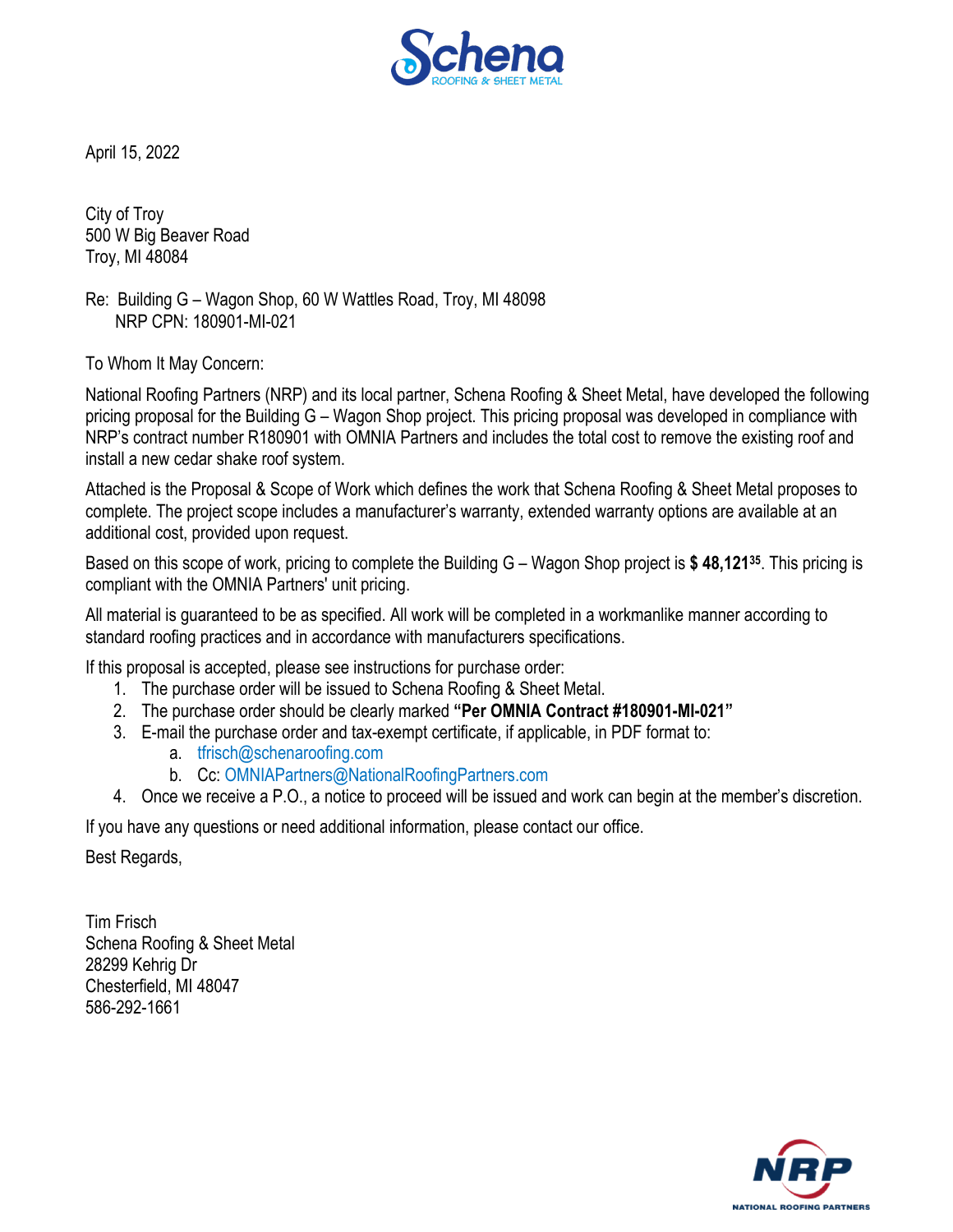Thank you for allowing us the opportunity to provide you with our proposal for the Building G – Wagon Shop. We have included all necessary labor, equipment, and materials to complete the project in a safe and timely fashion.

Approximate Roof Area: 1,100 square feet

## **SCOPE OF WORK:**

- Mobilize site location with all required equipment and related safety equipment required to perform all work under local and state safety guidelines.
- Remove and dispose of the existing cedar roofing materials and related underlayment and legally dispose of.
- At eave edge, furnish and install one layer of self-adhering ice and water shield waterproofing membrane.
- At rake edge, install 18" strip of self-adhering ice and water shield waterproofing membrane.
- At perimeter eave and rake edges, furnish and install 16oz copper drip and rake edge flashing.
- Over entire roof, furnish and install one layer of Cedar Breather material.
- At eave edge, furnish and install required cedar starter material.
- At any valley locations, furnish and install required 16oz copper valley flashing.
- At all sloped roof to vertical wall terminations, furnish and install required step flashings or apron flashing.
- Furnish and install 24" hand split cedar shakes. All shakes will be nailed in place using two nails per piece of cedar.
- During the installation of the cedar shake roof system, 18" non perforated organic roofing felt will be installed at each course of cedar shake.
- At ridge locations, furnish and install cedar ridge capping.
- One re-roofing has been completed, we will remove and replace the existing aluminum gutters and downspout and replace with new gutter system of like size and dimensions.
- Clean all debris created by scope of work listed above.

Wood deck work

- During the re-roofing process, we will remove and salvage the existing decking as required. This will allow structural work to be performed By Others.
- Once structural work has been completed, we will re-install the salvaged wood decking material and continue with the re-roofing process.

### **PRICING:**

| <b>PRICE FOR SCOPE OF WORK ABOVE:</b> | $$47,311^{35}$ |
|---------------------------------------|----------------|
| TAX:                                  | 81000          |
| <b>TOTAL PRICE:</b>                   | $$48,121^{35}$ |

Pricing is valid for 30 days. The prices listed in the preceding table are an estimate for the services discussed. Estimates are subject to change if project specifications are changed or costs for outsourced services change before a contract is executed. This proposal is based on the use of Standard AIA Contract Documents. Taxes are not included unless noted above.

### **EXCLUSIONS:**

-Mechanical, electrical, plumbing, communications, or data equipment modification, removal, or reinstallation work unless specifically noted above. -Premium time or overtime unless specifically stated in scope of work. -Protection or necessary modification of such items as electrical substations, transformers, or powerlines shall be the responsibility of the owner to provide a safe working condition. -Structural changes to building and lightning protection systems. - ACM abatement or testing. -Interior protection or cleaning of interior contents prior to, during, or after roofing



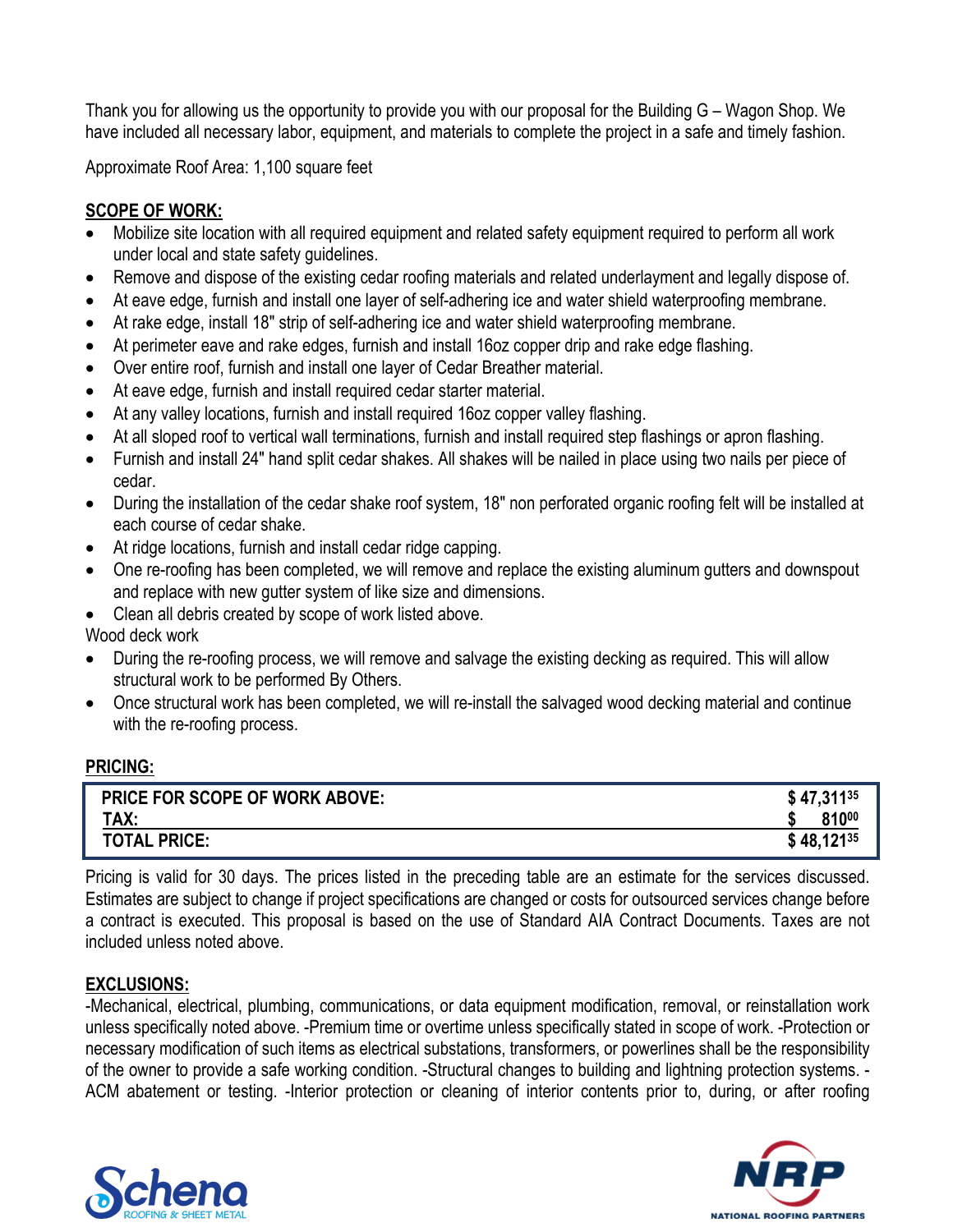operations. -Any damage to building components under the roof decking because of mechanically fastening components of this roof assembly as required by the manufacturer. -Engineering reports or investigations. -Mold, fungus, or mildew remediation. -FM Global approval unless specifically listed in scope of work above. -Ponding water. -Permits, unless specifically named above. -Any work or materials not specifically and clearly named above.

## **SAFETY:**

Site safety set up will comply with OSHA standards. A preliminary site inspection prior to commencement of the project will be completed to identify potential areas of hazard.

## **MISCELLANEOUS:**

When installing highly reflective white roof coverings, construction debris, dust, or sediment will leave dirt on the new covering. Schena Roofing & Sheet Metal will take care to minimize debris and foot traffic over the new roof covering, but some inherent dirt will remain as a result of the construction process. Post-construction cleaning of the roof covering is not included in this proposal unless specifically stated in the scope of work. If this proposal does not clearly state and include the installation of a "full tapered" insulation assembly, ponding water may be present after completion of the roof system and Schena Roofing & Sheet Metal shall not be held liable to remedy ponding water situations. Certain products used in the installation of roofing materials emit odor. Products in this category include, but are not limited to, asphalt, adhesives, primers, etc. Mechanical units, intake vents and other air drawing equipment may be required to be shut down by the owner during certain times of construction if interior space is sensitive to odors.

## **TERMS & CONDITIONS:**

This proposal packet is not intended to take the place of a construction contract. Contract and payment terms will be negotiated and agreed to separately by Schena Roofing & Sheet Metal and the City of Troy. Any alteration or deviation from the scope of work or specifications involving extra costs, will be executed only upon written orders, and will become an extra charge over and above the estimate. All warranties to be issued upon completion of contract. Those who work on your property or provide materials and services and are not paid in full may have a right to enforce their claim for payment against your property through a construction lien.

Thank you for taking to time to read and understand our proposal for this outstanding project and please do not hesitate to contact us at any time if you have any questions.